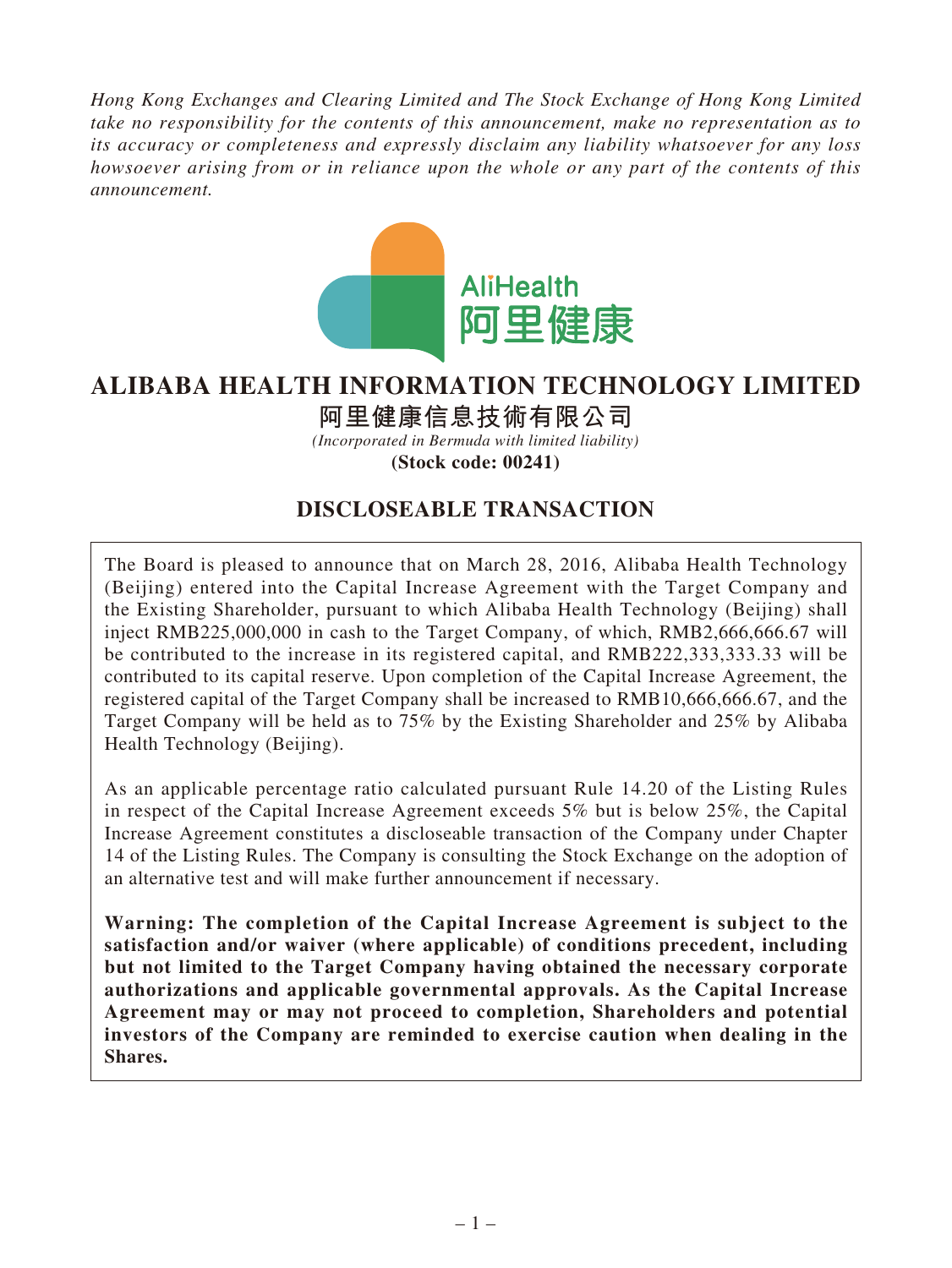The Board is pleased to announce that on March 28, 2016, Alibaba Health Technology (Beijing) entered into the Capital Increase Agreement with the Target Company and the Existing Shareholder. The principal terms of this Capital Increase Agreement are set out as follows:

## **THE CAPITAL INCREASE AGREEMENT**

#### **(1) Date**

March 28, 2016

## **(2) Parties**

- (a) Alibaba Health Technology (Beijing);
- (b) the Target Company; and
- (c) the Existing Shareholder.

To the best of the Directors' knowledge, information and belief, and having made all reasonable enquiries, each of the Target Company, the Existing Shareholder and their ultimate beneficial owners, are third parties independent of the Company and its connected persons.

## **(3) Capital Contribution**

As of the date of this announcement, the Existing Shareholder holds the entire registered capital of RMB8,000,000 in the Target Company. The Parties agreed that:

- the registered capital in the Target Company shall be increased by RMB2,666,666.67 to RMB10,666,666.67;
- Alibaba Health Technology (Beijing) shall inject RMB225,000,000 in cash to the Target Company, of which RMB2,666,666.67 will be contributed to the aforesaid increase in the registered capital of the Target Company, and RMB222,333,333.33 will be contributed to the capital reserve of the Target Company; and
- upon completion of the Capital Increase Agreement, the Target Company will be held as to 75% by the Existing Shareholder and 25% by Alibaba Health Technology (Beijing).

The Target Company will become an associated company of the Company upon completion of the Capital Increase Agreement, and the financial results of the Target Company will not be consolidated into the accounts of the Group.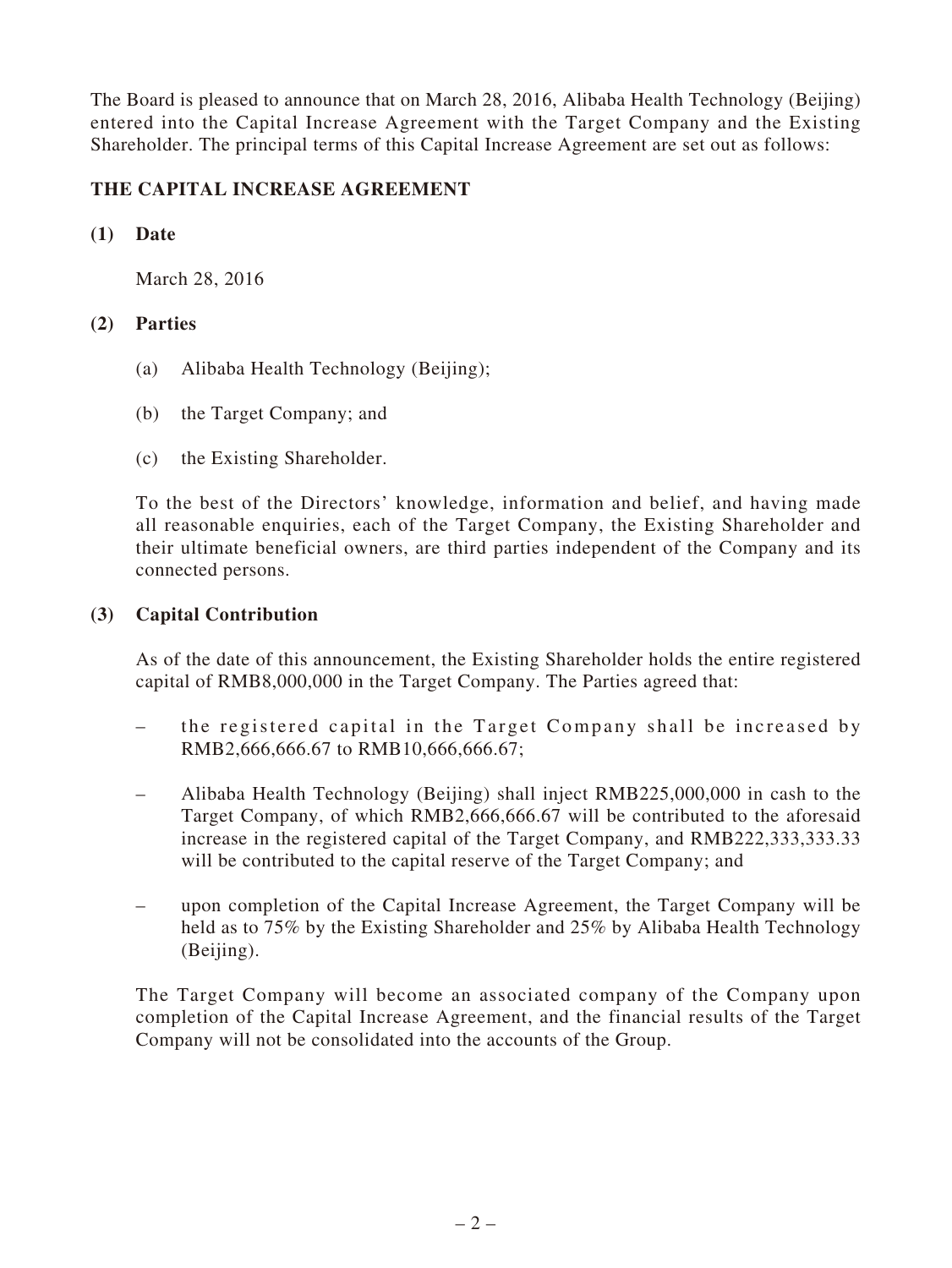## **(4) Consideration and Payment**

The consideration for the Capital Increase Agreement is RMB225,000,000, of which 50% shall be payable by Alibaba Health Technology (Beijing) in immediately available cash to the designated account of the Target Company by telegraphic transfer on the Completion Date. The remaining 50% of the consideration shall be payable in immediately available cash within 6 months after the Completion Date by telegraphic transfer.

The consideration for the Capital Increase Agreement was determined after arm's length negotiations among the Parties with reference to the unaudited net asset value based on the Target Company's management accounts for the year ended December 31, 2015, the business prospects and cash flow requirements of the Target Company, and the prevailing market price for comparable companies and recent comparable transactions.

The Consideration will be financed by funds internally generated by Alibaba Health Technology (Beijing) and/or bank loans.

## **(5) Management of the Target Company**

In connection with the Capital Increase Agreement, the Parties entered into a shareholders agreement on March 28, 2016, pursuant to which, the Parties agreed that, among other things:

- the Existing Shareholder shall be entitled to appoint three (3) directors (including the chairman), and Alibaba Health Technology (Beijing) shall be entitled to nominate two (2) directors, to the board of directors of the Target Company upon completion of the Capital Increase Agreement;
- matters relating to the Target Company that are reserved for approval by its shareholders shall, unless otherwise agreed, be resolved by a majority of more than two-thirds(2/3) of the votes cast at meetings of shareholders;
- the Target Company shall have one supervisor as designated jointly by the Existing Shareholder and Alibaba Health Technology (Beijing); and
- the Target Company shall be managed by one (1) manager to be nominated by the Existing Shareholder and approved by the its shareholders.

## **REASONS FOR THE TRANSACTION**

As previously disclosed by the Company, the Company's mission is to build an online community where it will connect participants in China's healthcare market. The Company believes that its investment in the Target Company will enable it to participate in the new and promising business area of the use of cloud computing platforms to provide remote medical imaging services, that will also help to further connect the participants in China's healthcare market. Such investment in the Target Company is also made in furtherance of the strategic cooperation framework agreement entered into by the Company with Jiangsu Yuwell Technology Development Co., Ltd.\* (江蘇魚躍科技發展有限公司) on April 17, 2015. For details, please refer to the announcement of the Company dated April 20, 2015.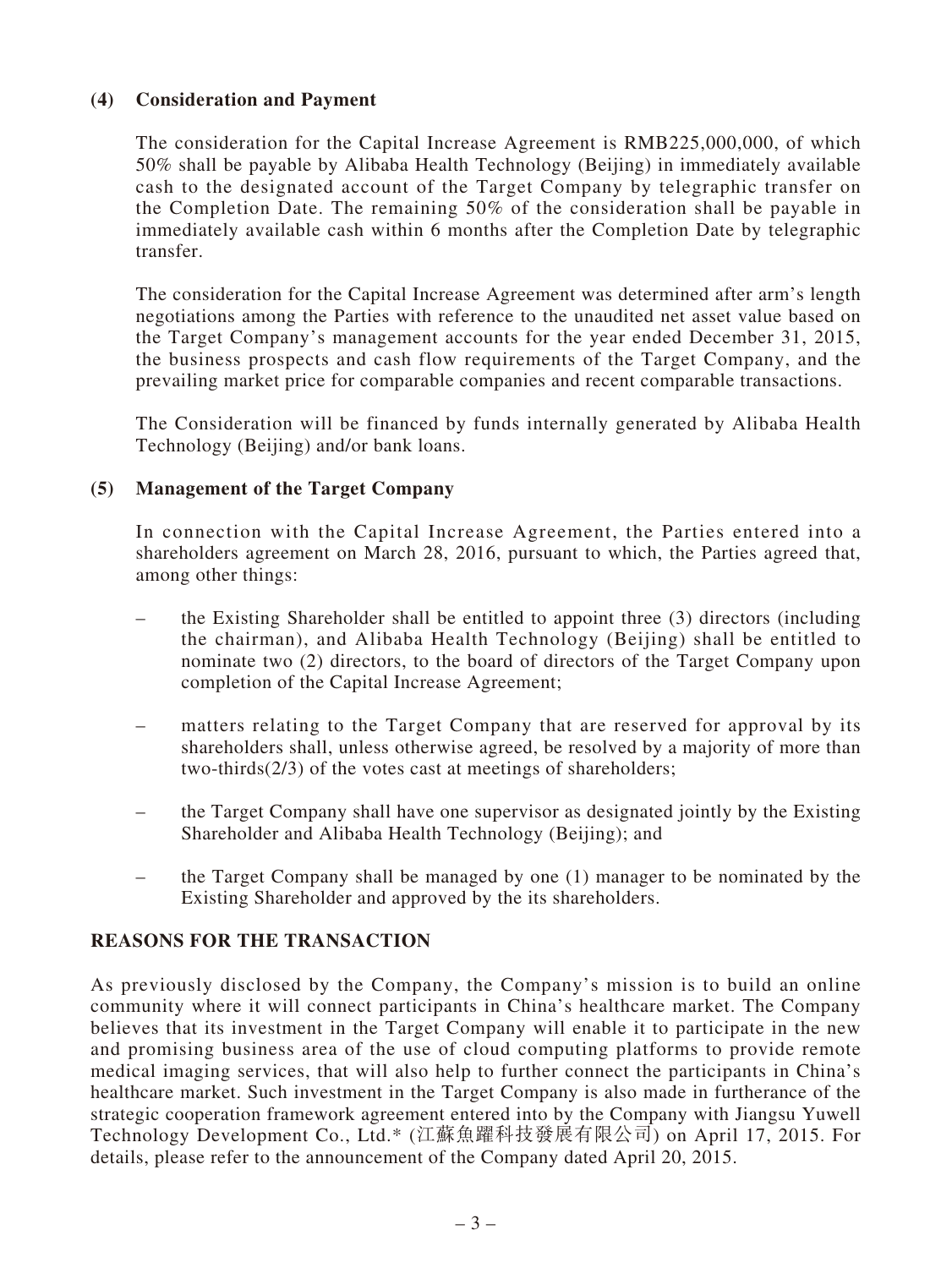The Directors consider that the terms of the Capital Increase Agreement are fair and reasonable, on normal commercial terms and in the interests of the Company and the Shareholders as a whole.

## **LISTING RULES IMPLICATIONS**

As an applicable percentage ratio in respect of the Capital Increase Agreement as calculated pursuant to Rule 14.20 of the Listing Rules exceeds 5% but is below 25%, the Capital Increase Agreement constitutes a discloseable transaction of the Company under Chapter 14 of the Listing Rules. The Company is consulting the Stock Exchange on the adoption of an alternative test and will make further announcement if necessary.

## **INFORMATION ON THE TARGET COMPANY**

The Target Company is a company established in the PRC, with an existing registered capital of RMB8,000,000 held as to 100% by the Existing Shareholder at the date of this announcement. The Target Company is engaged in the construction of medical imaging big data clouding platforms and provision of related cloud storage services for the development of remote medical imaging services and establishment and operation of offline third party medical imaging centers, as well as the provision of technical development, promotion and consulting services relating to such services and operation.

Based on the unaudited management accounts of the Target Company prepared in accordance with the PRC accounting principles for the twelve months ended December 31, 2015, the total net asset value of the Target Company is RMB13.9 million. Based on the audited accounts of the Target Company for the financial year ended December 31, 2014 and the unaudited management accounts of the Target Company for the financial year ended December 31, 2015, which were prepared in accordance with the PRC accounting principles, the net profit/ loss (before and after taxation and extraordinary items) of the Target Company for the two financial years ended December 31, 2014 and 2015 were as follows:

|                                                                                                                       | For the year<br>ended December 31 |                                     |
|-----------------------------------------------------------------------------------------------------------------------|-----------------------------------|-------------------------------------|
|                                                                                                                       | 2014<br>Audited<br><i>RMB'000</i> | 2015<br>Unaudited<br><i>RMB'000</i> |
| Net profit/(loss) before taxation and extraordinary items<br>Net profit/(loss) after taxation and extraordinary items | (548.6)<br>1,702.6                | (2,852.1)<br>(1,748.2)              |

## **INFORMATION ON THE EXISTING SHAREHOLDER**

The Existing Shareholder is a company established in the PRC, the shares of which are listed on the Shanghai Stock Exchange. The Existing Shareholder has more than 60 years of experience in the medical imaging sector and its principal activities include the manufacture of medical imaging devices. Its mission is to become the leading enterprise in China's medical imaging sector by relying on the technical standards and the extensive good relationships with grassroot hospitals that it has accumulated over the long term.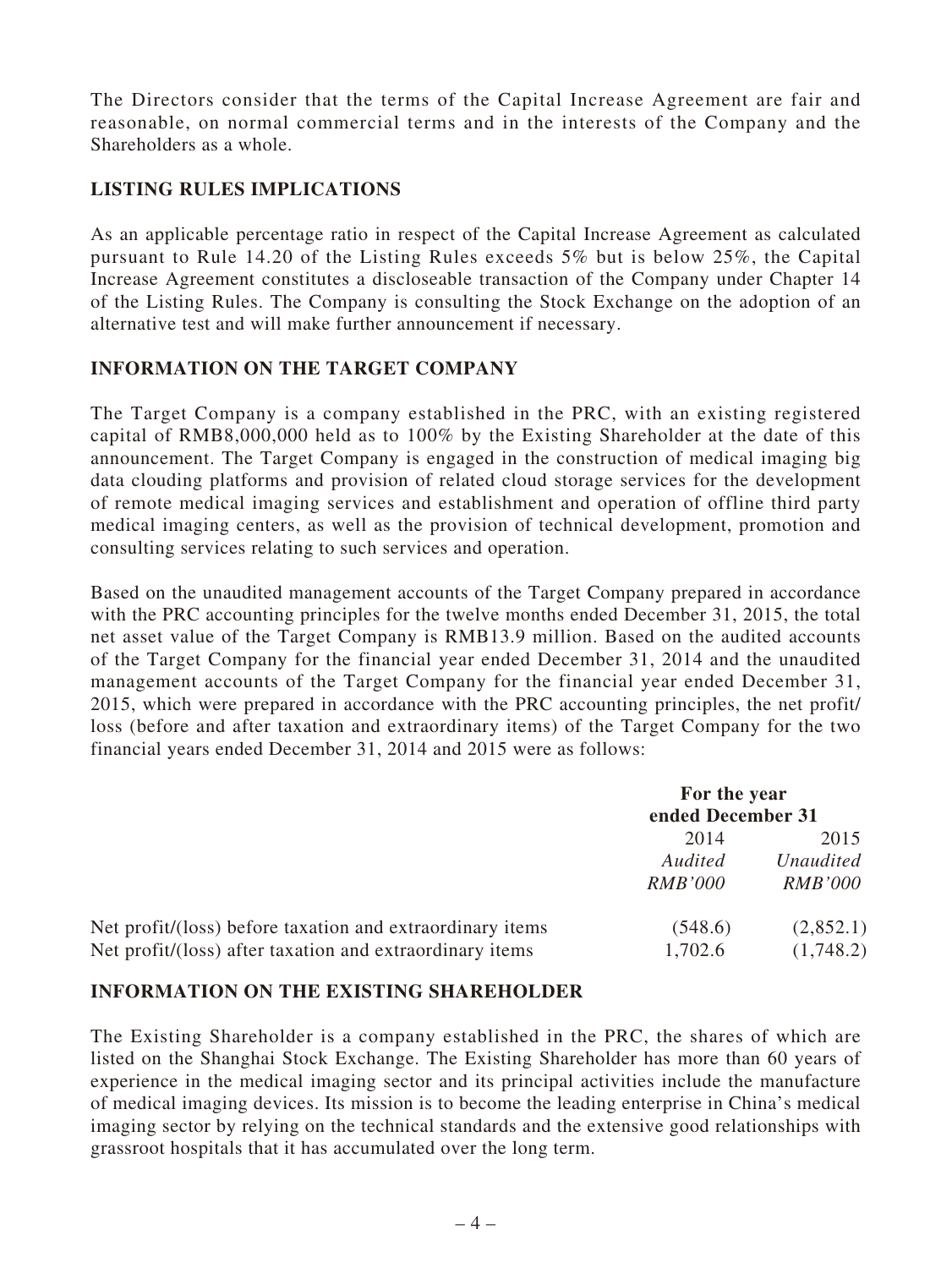## **INFORMATION ON ALIBABA HEALTH TECHNOLOGY (BEIJING), THE COMPANY AND THE GROUP**

The Company is an investment holding company. The Group is an integrated healthcare information and content service provider and the principal activities of the Group comprise the operation of product identification, authentication and tracking systems principally for the drug industry in the PRC, the construction of a medical services network and pharmaceutical e-commerce business.

Alibaba Health Technology (Beijing) is a limited liability company incorporated in the PRC with a registered capital of RMB220 million. It is an indirect wholly owned subsidiary of the Company that engages primarily in computing technology development, technology consultancy and services, and marketing and business development for the Group's business operations.

## **WARNING**

**The completion of the Capital Increase Agreement is subject to the satisfaction and/ or waiver (where applicable) of conditions precedent, including but not limited to the Target Company having obtained the necessary corporate authorizations and applicable governmental approvals. As the Capital Increase Agreement may or may not proceed to completion, Shareholders and potential investors of the Company are reminded to exercise caution when dealing in the Shares.**

#### **DEFINITION**

| "Alibaba Health<br>Technology (Beijing)" | Alibaba Health Technology (Beijing) Company Limited*<br>(阿里健康科技 (北京) 有限公司), a subsidiary of the<br>Company                                                                                                                                                                      |
|------------------------------------------|---------------------------------------------------------------------------------------------------------------------------------------------------------------------------------------------------------------------------------------------------------------------------------|
| "Board"                                  | the board of directors of the Company                                                                                                                                                                                                                                           |
| "Capital Increase"<br>Agreement"         | the capital increase agreement dated March 28, 2016<br>entered into by the Parties                                                                                                                                                                                              |
| "Company"                                | Alibaba Health Information Technology Limited (阿里<br>健康信息技術有限公司), a company incorporated in<br>Bermuda and the shares of which are listed on the Main<br>Board of the Stock Exchange (Stock Code: 00241)                                                                        |
| "Completion Date"                        | the date of completion of the Capital Increase Agreement,<br>which shall take place on the fifth business day after<br>the satisfaction and/or waiver (where applicable) of the<br>conditions precedent, or on such other date as the parties<br>may otherwise agree in writing |
| "connected persons"                      | has the meaning ascribed to it is under the Listing Rules                                                                                                                                                                                                                       |
| "Director(s)"                            | $directory(s)$ of the Company                                                                                                                                                                                                                                                   |